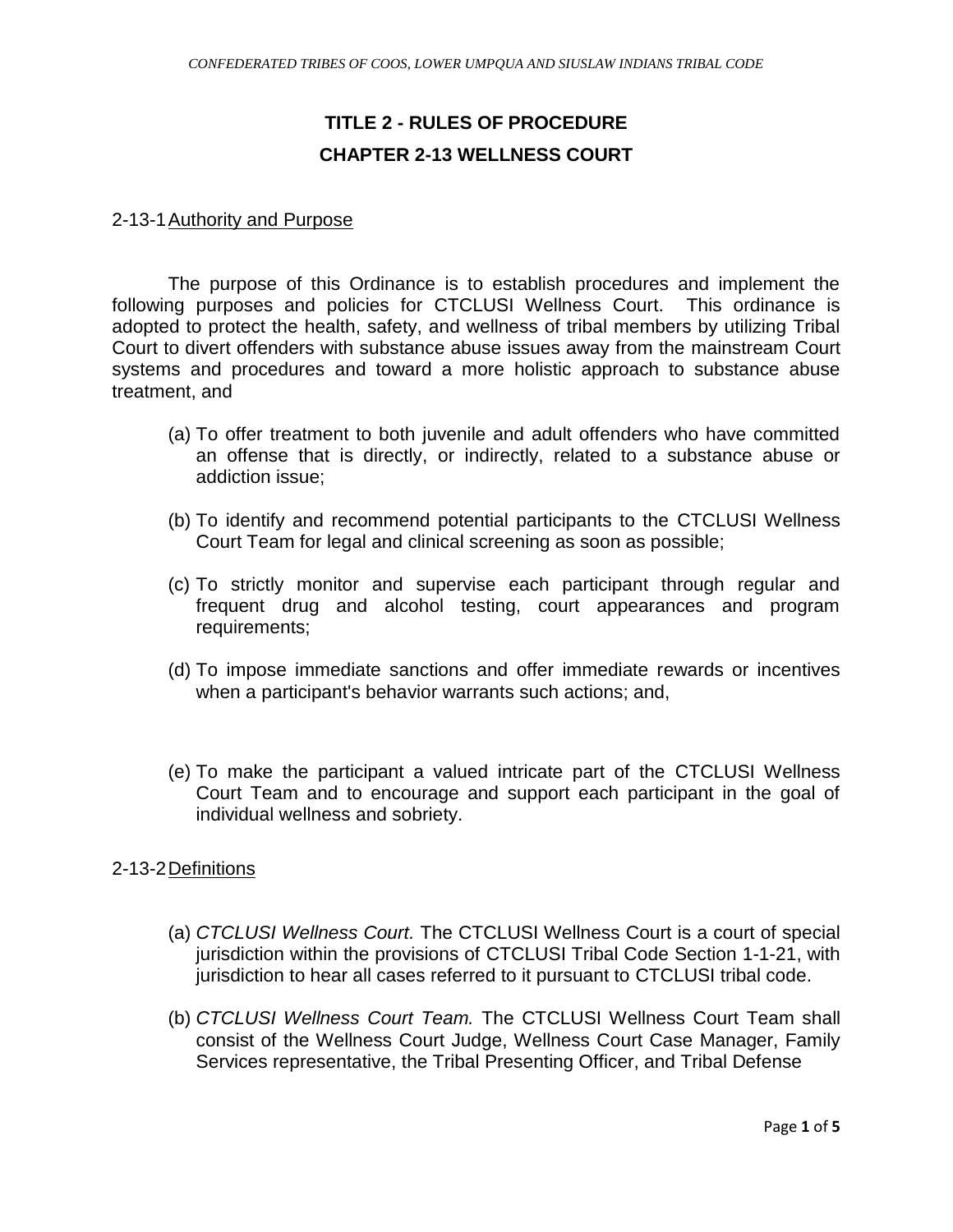(c) advocate. The CTCLUSI Wellness Court Team may include other members on the Team as determined by the CTCLUSI Wellness Court Judge.

## 2-13-3Jurisdiction

- (a) The CTCLUSI Wellness Court shall have jurisdiction over any case in which it would have had original or exclusive jurisdiction related to the underlying offense, and any case that may be transferred to the tribal court by a court of competent jurisdiction. Upon successful completion of the CTCLUSI Wellness Court program, or at such a time when a participant becomes ineligible to continue in the program as set out in the CTCLUSI Wellness Court Policies and Procedures, the CTCLUSI Wellness Court will notify the transferring court of the status for any final disposition. All sanctions imposed by the CTCLUSI Wellness Court must be completed before any final case disposition.
- (b) Referrals to the CTCLUSI Wellness Court may be made once an offender has been charged with at least one offense within the tribe's jurisdiction and/or within the jurisdiction of a transferring court in which alcohol or drugs are involved. Referrals may also be made to the CTCLUSI Wellness Court for collaboration in post-sentencing matters of a foreign jurisdiction concerning an active matter in said jurisdiction.
- (c) Once a referral is received by the CTCLUSI Wellness Court, the participant shall be assigned to the CTCLUSI Wellness Court Case Manager who shall begin the eligibility process as set out in the Policy and Procedures Manual. Individuals who are determined to be eligible by the CTCLUSI Wellness Court Team may enter the CTCLUSI Wellness Court.
- (d)

## 2-13-4 Rules of Evidence

The Rules of Evidence adopted by the CTCLUSI shall not be strictly applied in CTCLUSI Wellness Court proceedings. The CTCLUSI Wellness Court shall not be a court of record. All information obtained from or disclosed by a participant under the jurisdiction of CTCLUSI Wellness Court is both privileged and confidential information. However, confidential information may be disclosed after the participant signs an appropriate consent form(s), even if such information is protected by Federal confidentiality regulations. The regulations also permit disclosure without a participant's consent in several situations, including medical emergencies, program evaluations and communications among program staff. Participants who refuse to sign consent forms permitting essential communications may be excluded from treatment or be terminated from CTCLUSI Wellness Court. Additionally, a judge may order disclosure as allowed by federal, tribal and state law.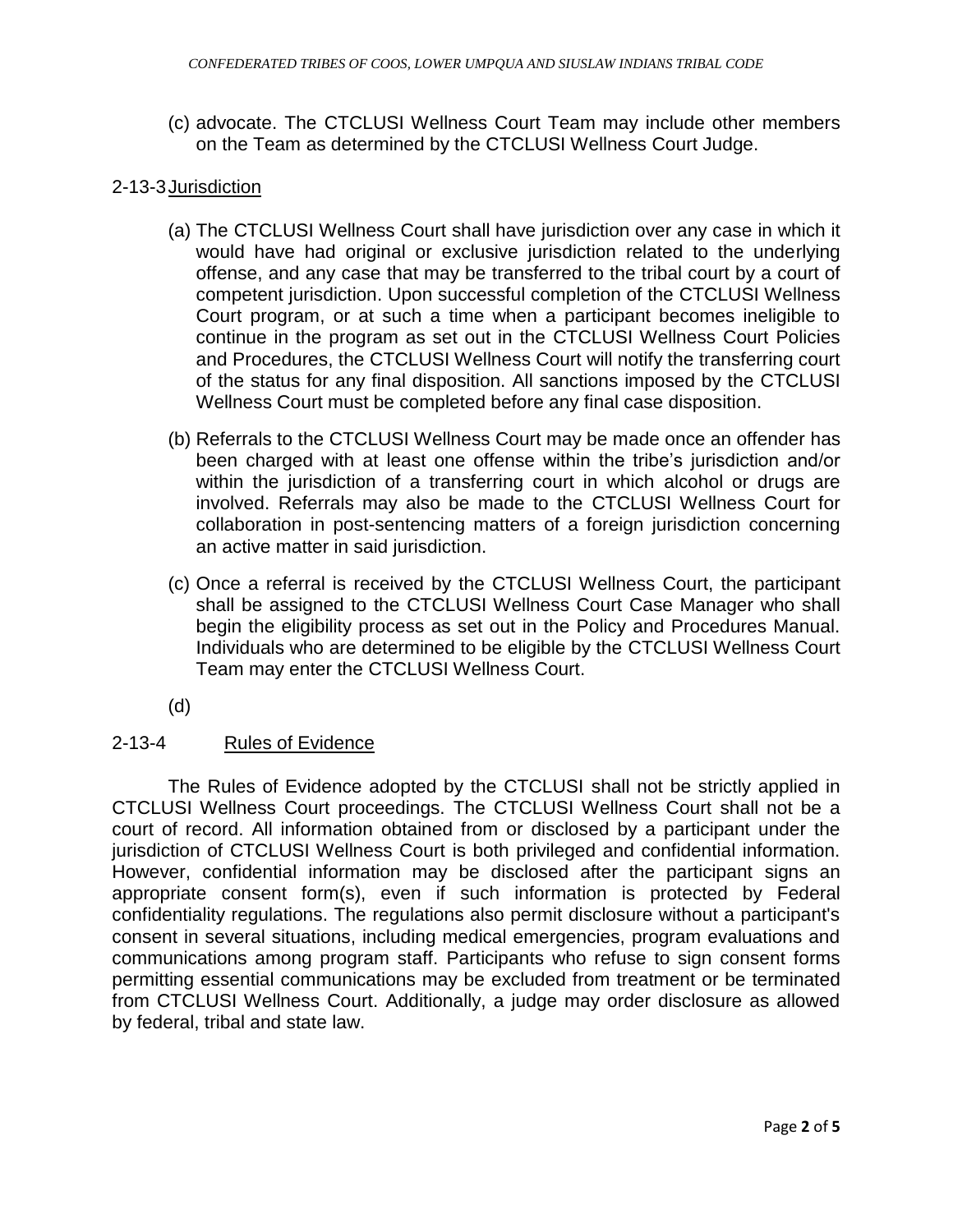#### 2-13-5 CTCLUSI Wellness Court Procedures

- (a) Initial Policies and Procedures for the CTCLUSI Wellness Court shall be established by the CTCLUSI Wellness Court Team and submitted to the CTCLUSI Tribal Council for review and approval.
- (b) Thereafter, the CTCLUSI Wellness Court Team may amend and modify the policies and procedures as necessary to improve the HTW Court and its processes. Any such amendments or modifications shall be by a majority vote at a CTCLUSI Wellness Court Team meeting with each member eligible to carry one vote. Notice of the meeting to amend and/or modify the Policies and Procedures must be given to each member of the CTCLUSI Wellness Court Team at least seven days prior to the meeting.
- (c) In order for the Policies and Procedures to be amended or modified, the CTCULSI Wellness Court Judge and a least three other members of the CTCLUSI Wellness Court Team must be present at the meeting.

#### 2-13-6 CTCLUSI Wellness Court Sessions

- (a) All CTCLUSI Wellness Court sessions shall be closed to the public except for invited guests who have duly executed confidentiality agreements, and subject to the restrictions set forth by HPAA, and/or other federal, state, or CTCLUSI law, and the discretion of the CTCLUSI Wellness Court Judge.
- (b) The CTCLUSI Wellness Court judge shall make all findings of facts relevant to each participant's case pursuant to the Policies and Procedures adopted by the CTCLUSI Wellness Court Team.
- (c) CTCLUSI Wellness Court sessions shall proceed pursuant to the policies and procedures adopted by the CTCLUSI Wellness Court Team.

#### 2-13-7 CTCLUSI Wellness Court Sanctions

If a participant is not compliant with the requirements of the CTCLUSI Wellness Court, sanctions against the non-compliant individual may be issued by the CTCLUSI Wellness Court Judge. Sanctions include but are not limited to community service work, a change in substance abuse program or facility, and an increase in requirements issued by the CTCLUSI Wellness Court Judge. If a participant remains non-compliant with the requirements of the CTCLUSI Wellness Court, he/she may be terminated from the program and any stay of an underlying matter in any court of competent jurisdiction may be revoked.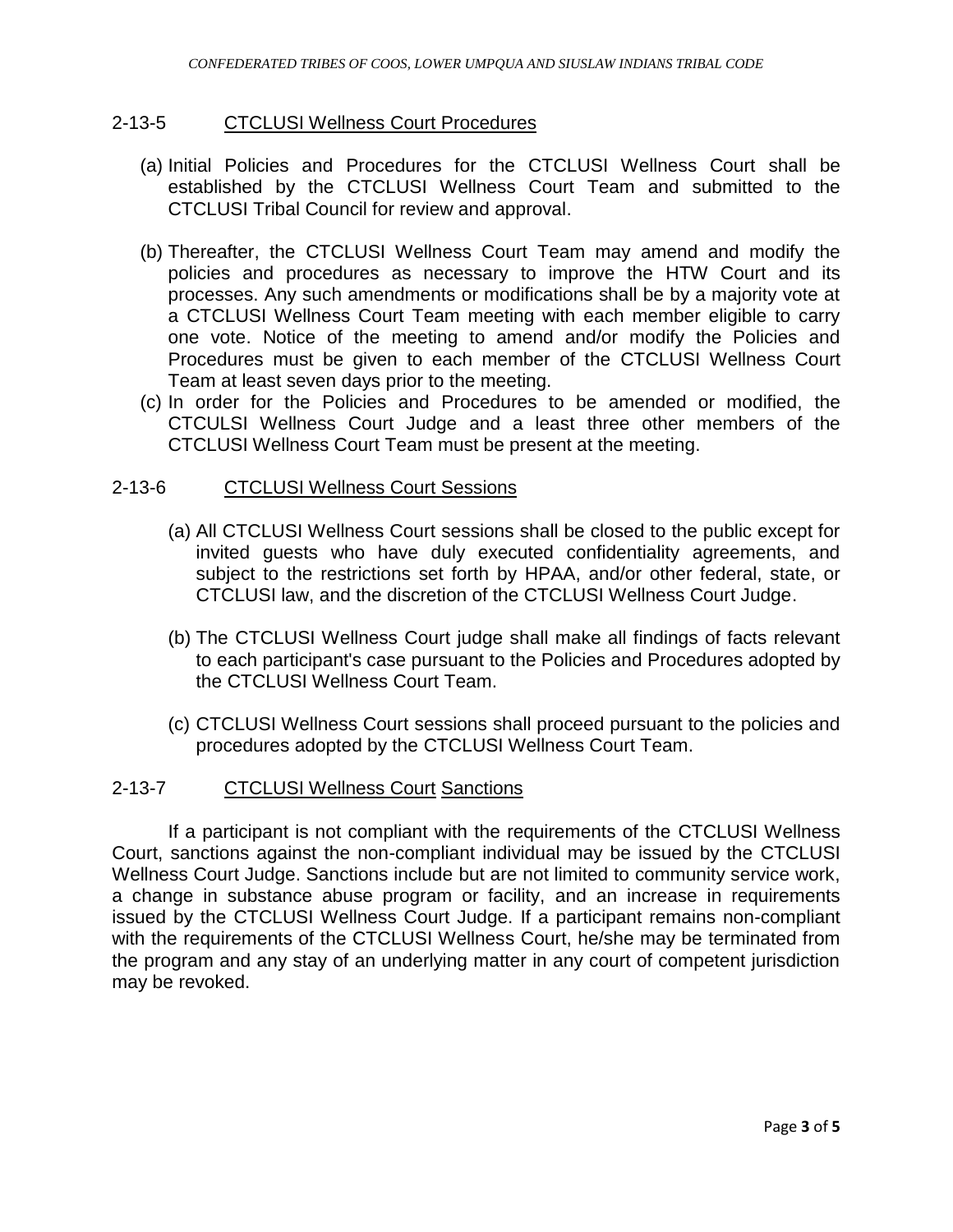## APPENDIX A

## LEGISLATIVE HISTORY AND EDITORIAL CHANGES